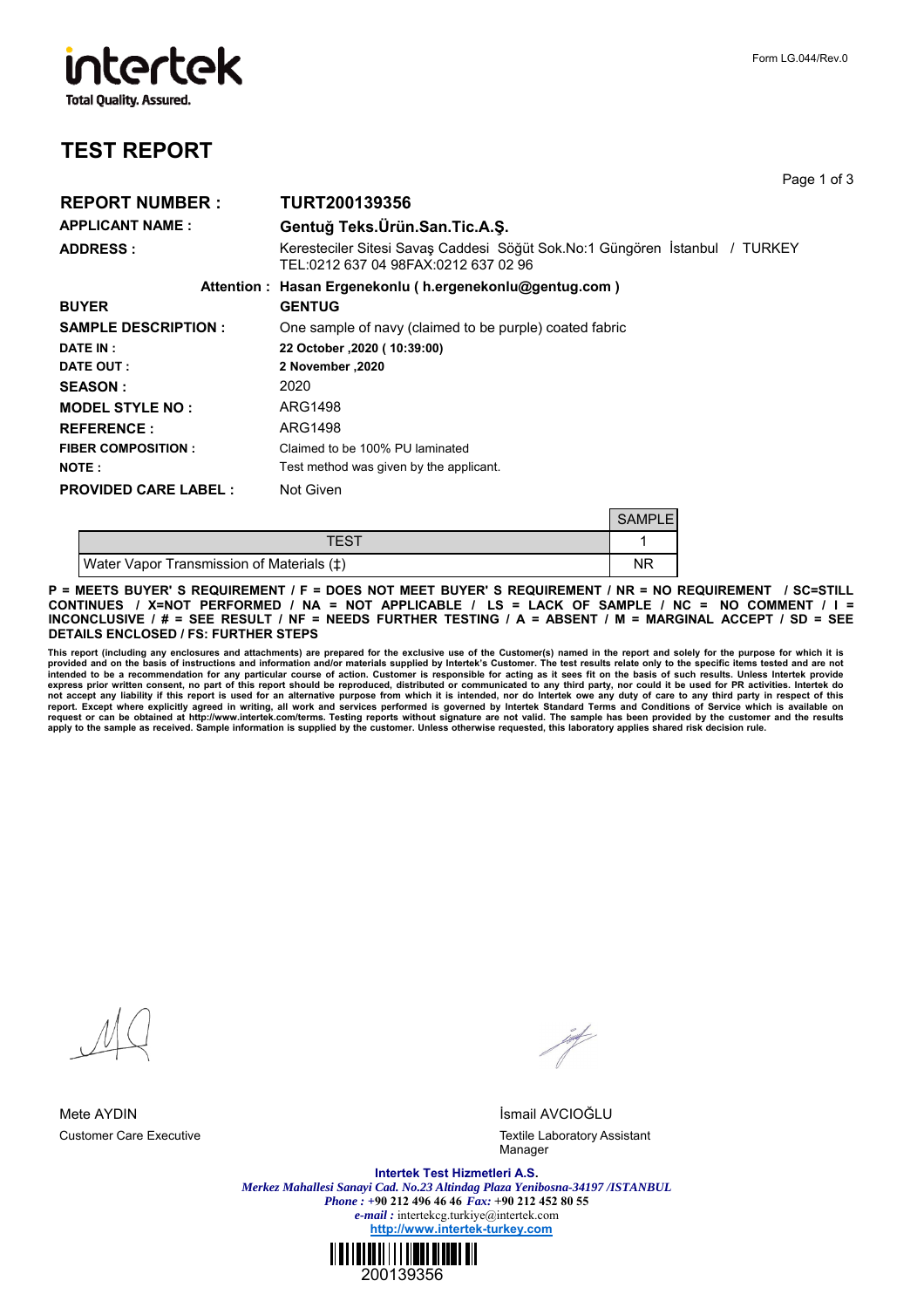## intertek **Total Quality. Assured.**

| <b>RESULTS</b><br>REPORT : TURT200139356                                                                                                                      |                | Page 2 of 3<br>2020, 200ember<br><b>GENTUG</b> |
|---------------------------------------------------------------------------------------------------------------------------------------------------------------|----------------|------------------------------------------------|
| <b>Test Method</b>                                                                                                                                            | <b>Results</b> | <b>Requirements</b>                            |
| Water Vapor Transmission of Materials ( $\ddagger$ )<br>ASTM E96:2002, Procedure BW, Inverted Water Method)<br>Temperature: 23°C<br>Relative Humidity: 50%±2% |                |                                                |
|                                                                                                                                                               | <b>Result</b>  |                                                |
|                                                                                                                                                               |                |                                                |

4.370 g/m<sup>2</sup> / 24 hrs No Requirement

(‡) The test was subcontracted to Intertek Taiwan